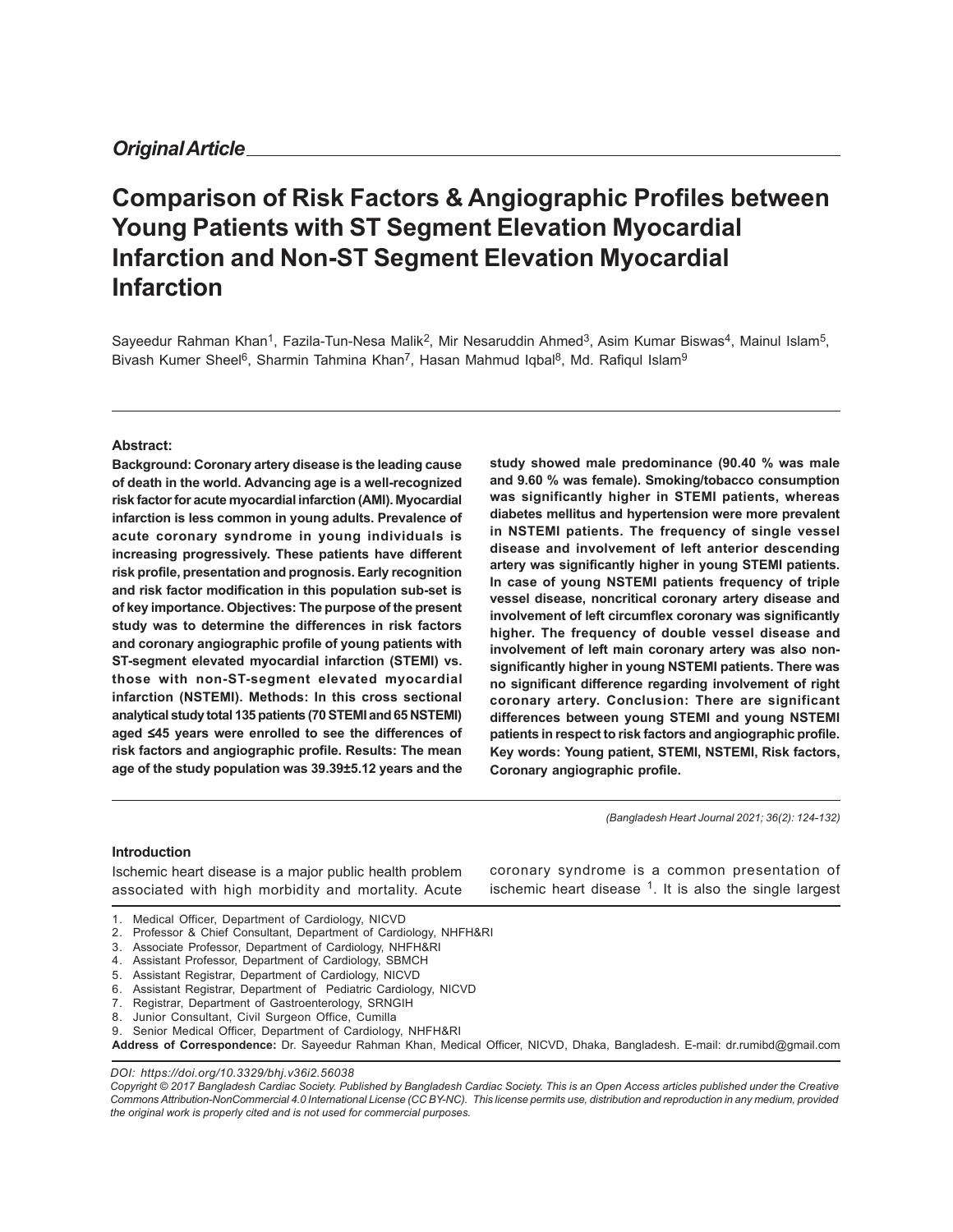cause of death in developed countries as well as developing countries<sup>2</sup>. Risk of CAD among Asian Indians is 3–4 times higher than white Americans, 6 times higher than Chinese, and 20 times higher than Japanese counterparts<sup>3</sup>.

Coronary artery disease (CAD) is leading cause of mortality worldwide and by the year 2020, will be first in the leading causes of disability<sup>4</sup>. While the death rates have been declining for the past three decades in the west, these rates are rising in India. In the last three decades, the prevalence of CAD has increased from 1.1% to about 7.5% in the urban population and from 2.1% to 3.7% in the rural population<sup>5</sup>. CAD tends to occur at a younger age in Indians, with more extensive angiographic involvement, contributed genetic, metabolic, conventional and nonconventional risk factors<sup>6,7,8</sup>.

The alarming face of this eminent issue is that nearly 80% of total CV deaths occur in low and middle income countries including Bangladesh<sup>9</sup>. Bangladesh is experiencing steep and sustained increases in the incidence of CAD during recent decades<sup>10</sup>. The burden of CHD is emerging as a public health concern in developing countries like Bangladesh<sup>11</sup>. The exact prevalence of CAD in Bangladesh is not known. Only a limited number of small-scale epidemiological studies are available. Probably the prevalence of IHD was first reported in 1976, which was 0.33%12. More recent data indicates CAD prevalence to be 3.4% in rural and 19.6% in an urban sample of working professionals $13,14$ . In Bangladesh, ACS is the major presenting form of CAD and accounts for 45% of all cause cardiac hospitalization<sup>15</sup>.

Coronary artery disease (CAD) is relatively less common in subjects below 40 years of age, as it occurs in about 6–10% of them but it has grave medical, social, psychological, and economic consequences in this age group. With rapid civilization changes and increasing prevalence of conventional risk factors for CAD, premature atherosclerosis is a growing problem, occurring in even younger age groups including those in the third and fourth decade of life <sup>16</sup>. Although the aetiology of CAD in young subjects is related to coronary atherosclerosis in 80% of cases, a number of differences regarding both the risk factor profile and clinical and angiographic characteristics exist in comparison to older patients<sup>17,18</sup>.

Sedentary life style and higher consumption of calories, saturated fat, tobacco and alcohol contribute to obesity, dyslipidaemia, hypertension (HTN), diabetes mellitus (DM) and hyperuricaemia and increase the risk of early onset MI in Indian population <sup>19</sup>.

Like all other developed and developing countries, prevalence and incidence of type 2 DM is increasing in Bangladesh and this will place Bangladesh among the top seven countries in terms of the number of people living with diabetes in 2030<sup>20</sup>.

In a study in Bangladesh smoking was found as the most common risk factor of acute myocardial infarction among young patients followed by dyslipidaemia, hypertension & diabetes. Single vessel coronary artery disease was the most common lesion in both male & female followed by double vessel coronary artery disease and triple vessel coronary artery disease. In case of female triple vessel coronary artery disease was more than double vessel coronary artery disease <sup>21</sup>. Another study also revealed the smoking as most frequent risk factor of acute myocardial infarction with majority patients having single vessel disease and most frequently involve vessel is LAD<sup>22</sup>.

Tobacco consumption is quite common in Bangladesh: prevalence is 51.0% for any form, 26.2% for smoking and 31.7% for smokeless tobacco<sup>23</sup>. In a recently published study, betel quid chewing was found in 33.2% of rural population<sup>24</sup>. Bangladesh is one of the top 10 countries that make-up two-thirds of the world population of smokers<sup>25</sup>.

As a result of socioeconomic transition, lifestyle, as well as, the dietary pattern are changing in Bangladesh. Increasing prevalence of obesity, tobacco use, high intake of processed foods and less physical activity accompany the transition<sup>14</sup>. In general, 21.5% adults (male 21%, female 22%) have body-mass index (BMI) ≥25 kg/m<sup>2</sup>. Increased waist circumference is alarming, especially in women (33.7%)<sup>23</sup>. Visceral fat typical of android obesity has a greater association with metabolic syndrome, hyperinsulinemia and CAD in both men and women<sup>26</sup>.

According to the KAMIR (Korea Acute Myocardial Infarction Registry) study STEMI patients were younger, more likely to be men and smokers, and had poorer left ventricular function with a higher incidence of cardiac death, compared to NSTEMI patients<sup>27</sup>. NSTEMI patients had a higher prevalence of 3- vessel and left main coronary artery disease with complex lesions, and were more likely to have co morbidities<sup>28</sup>.

Comparative analysis of young patients from South India with STEMI and NSTEMI revealed that single-vessel disease was significantly more common in the STEMI group, whereas triple-vessel disease was significantly more common in the NSTEMI group. Smoking/tobacco consumption was the most significant coronary risk factor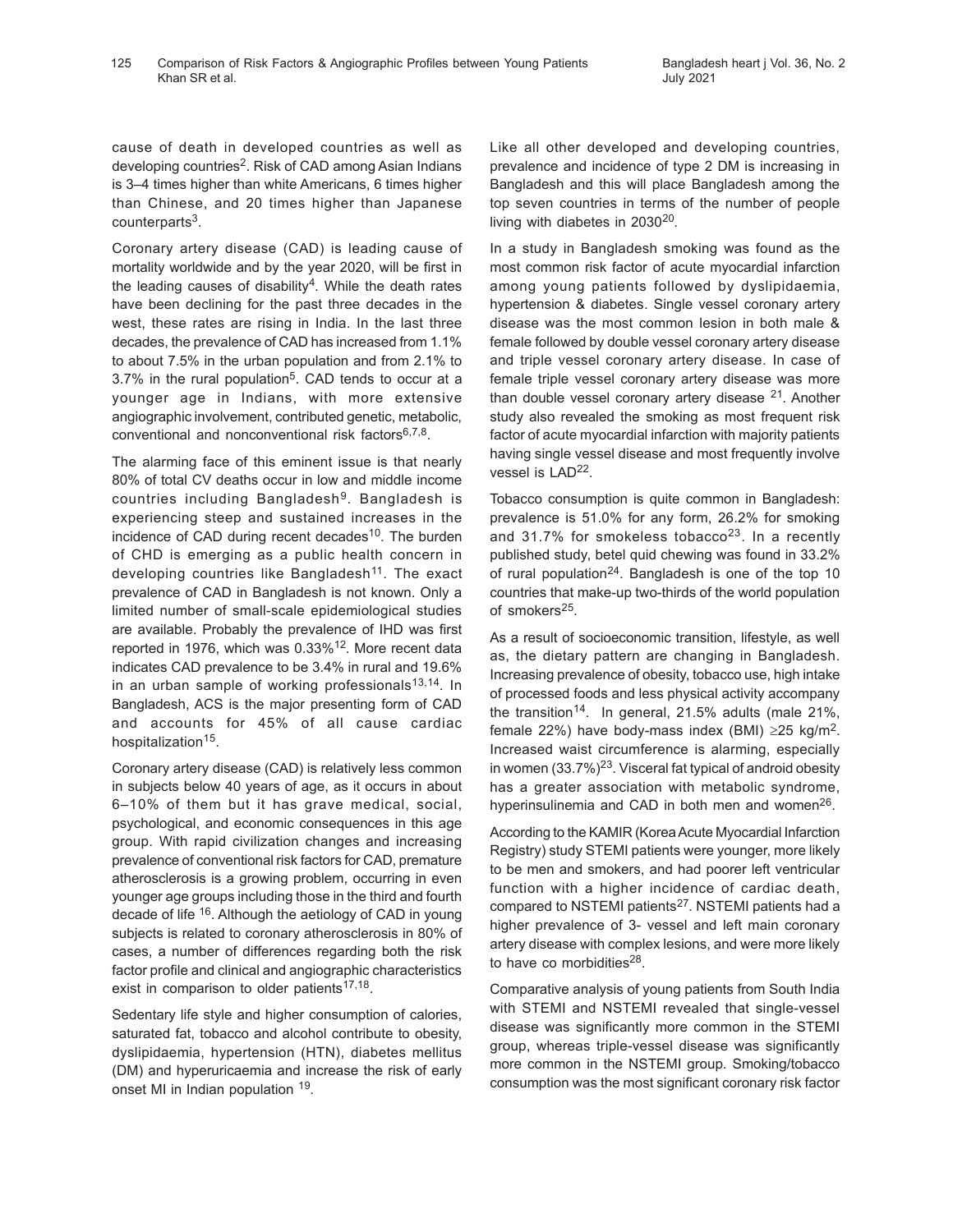in both groups. On the other hand, hypertension and diabetes were common among young patients with NSTEMI<sup>29</sup>.

It has also been noted that the clinical presentation, risk factor profile, and coronary anatomy of young patients who develop CAD differs to those who develops CAD at an older age  $1, 30$ . Overall, these studies have indicated that patients with early onset of CAD exhibit preponderance of single vessel disease, and dominance of coronary risk factors such as hypercholesterolemia, family history of CAD, and cigarette smoking as compared to older patients.

However, there have been very limited data to compare demographic and angiographic characteristics in young patients stratified according to the type of acute coronary syndrome. Therefore, this study aimed to identify the differences between risk factors profile and coronary angiographic characteristics of young adults presenting with ST-segment elevation myocardial infarction (STEMI) and non-ST-segment elevation myocardial infarction (NSTEMI). To define "young patient" an age cut-off of 45 years and below was taken, which was based on previous studies <sup>31, 32, 33, 34, 35</sup>.

#### **Materials and Methods:**

This observational study was carried out in the department of cardiology, National Heart Foundation Hospital and Research Institute, Dhaka from July, 2016 to June, 2017. Patients who got admitted with the clinical diagnosis of STEMI & NSTEMI and underwent coronary angiography at the index event from July, 2016 to June, 2017 were study population. Considering inclusion & exclusion criteria 135 patients were selected having STEMI & NSTEMI. Patients were divided into two groups according to the type of myocardial infarction.

Group 1: patients who were admitted with STEMI & underwent coronary angiography (STEMI group) and

Group 2: patients who were admitted with NSTEMI & underwent coronary angiography (NSTEMI group).

## **Enrolment of subjects**

## **Inclusion Criteria:**

- 1. Both male & female patients who were admitted with STEMI or NSTEMI and underwent coronary angiography.
- 2. Age ≤45 years

## **Exclusion Criteria:**

- 1. Age >45 years
- 2. Patient with history & evidence of previous ACS (STEMI/NSTEMI/UA).
- 3. Past History of PTCA or CABG
- 4. All patients of valvular heart disease and congenital heart disease.
- 5. Concomitant co-morbid conditions (severe liver & kidney diseases)
- 6. Patient who did not give consent.

### **Study Procedure**

All patient aged ≤45 years who were admitted in the Department of cardiology, NHFH & RI, Dhaka fulfilling the inclusion and exclusion criteria were considered as study population. Meticulous history was taken regarding symptoms (chest pain, shortness of breath or other features) and detailed clinical examination was performed in each patient. Demographic and anthropometric data such as age, sex, height (cm), weight (Kg), BMI (Kg/m2) were noted. Coronary risk factors of all patients were recorded. Blood sample was taken for Troponin I, CK MB, Blood sugar, Serum creatinine and fasting lipid profile. Patient's baseline 12 lead ECG & Echocardiography were performed. Patients were divided into 2 groups according to clinical diagnosis of STEMI & NSTEMI. After coronary angiogram, findings of involved vessel, site of lesion, % of stenosis, number of vessel involvement were analyzed between the groups.

### **Data Collection**

Data were collected in a predesigned data collection form.

## **Stastistical Analysis**

After processing all available data, statistical analysis of their significance were done. Obtained data were expressed in frequency, percentage, mean and standard deviation as applicable. Comparison between groups were done by Student's T-test for continuous variables. Categorical data were analyzed by chi-square test. The whole analysis was done with the help of computer based SPSS (Statistical programme for social science) programme version 23.0. P-value of <0.05 was considered as significant.

#### **Observation and Results**

The purpose of the present study was to determine the differences in risk factors and coronary angiographic profile of young patients with ST-segment elevated myocardial infarction (STEMI) vs. those with non-STsegment elevated myocardial infarction (NSTEMI). Considering inclusion and exclusion criteria total number of 135 patients (70 STEMI and 65 NSTEMI) aged ≤45 years were studied. Observations and results are presented in different tables and diagrams.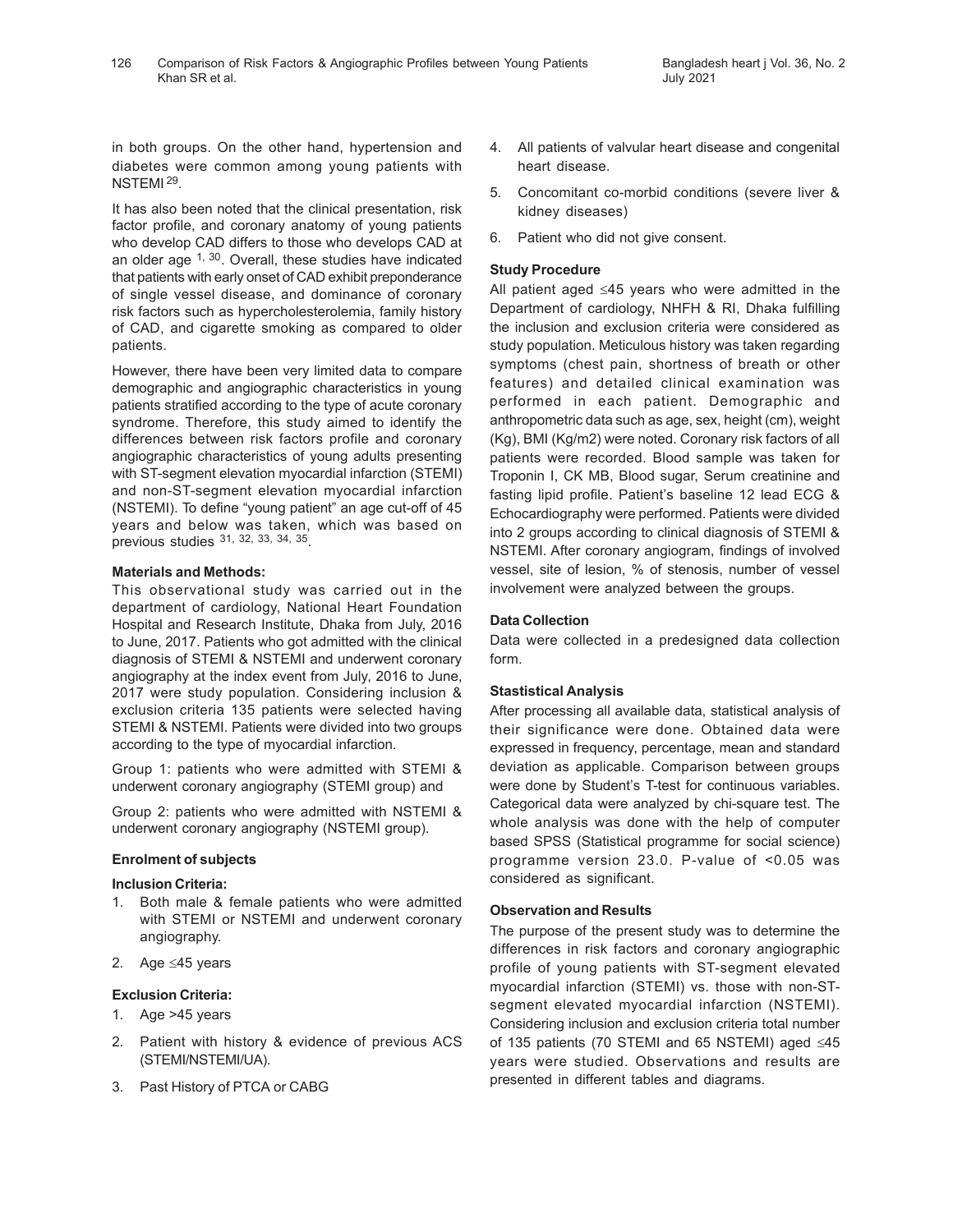

**Fig.-1:** *Bar diagram showing comparison of age distribution in between study groups (n=135)*

Most of the patients belong to 40-45 years age group (51.4% in STEMI and 63.1% in NSTEMI). The mean age was 39.39±5.12 years and the range was 25-45 years. There was no statistically significant difference between the study groups in terms of age (p>0.05)



**Fig.-2:** *Bar diagram showing sex distribution in between study groups (n=135)*

This study shows male predominance, of all patients 90.40 % (122) was male and 9.60 % (13) was female. Analysis revealed there was no statistically significant difference between two study groups (p>0.05)



**Fig.-3:** *Bar diagram showing distribution of risk factors of study population (n=135)*

Smoking/tobacco consumption was 66.7%, dyslipidemia was 56.3%, hypertension was 42.5%, diabetes mellitus was 25.2%, family history of CAD was 37.8% and overweight was 60.7%.



**Fig.-4:** *Bar diagram showing distribution of involved vessel in study population (n=135)*

LAD (66.7%) was the most commonly involved vessel followed by RCA (48%) and LCX (41.5%). LM (2.2%) was the less commonly involved vessel. Due to multivessel involvement total percentage is more than 100%.



**Fig.-5:** *Pie chart showing distribution of number of involved vessels in study population (n=135)*

SVD was found in 45.9% cases, DVD was found in 31.1% cases, TVD was found in 14.8% cases, LMCA was found in 2.2% cases, normal coronary artery was found 3% cases and non-critical coronary artery lesion was found in 3% cases. The most common coronary lesion was SVD.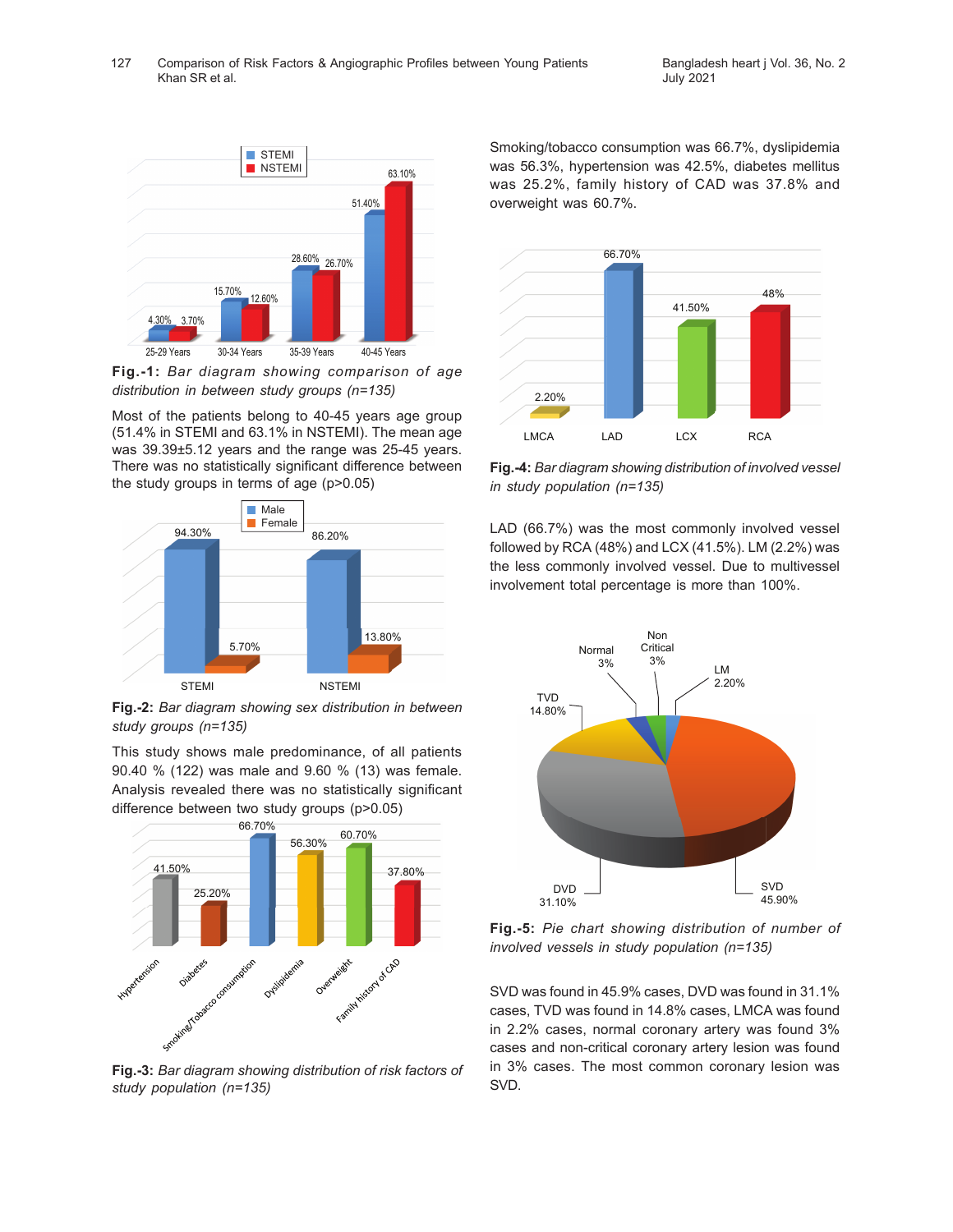| Comparison of distribution of risk factors in between study groups (n=135) |             |               |              |      |                       |  |
|----------------------------------------------------------------------------|-------------|---------------|--------------|------|-----------------------|--|
| Risk factors                                                               | STEMI(n=70) |               | NSTEMI(n=65) |      | p value*              |  |
|                                                                            | n           | $\frac{0}{0}$ |              | %    |                       |  |
| Smoking/Tobacco consumption                                                | 49          | 70            | 41           | 63.1 | 0.040 <sup>S</sup>    |  |
| Dyslipidemia                                                               | 44          | 62            | 32           | 42.1 | $0.134$ NS            |  |
| Diabetes mellitus                                                          | 12          | 17.1          | 22           | 33.8 | $0.025$ <sup>S</sup>  |  |
| Hypertension                                                               | 22          | 31.4          | 34           | 52.3 | $0.014$ <sup>S</sup>  |  |
| Family history of CAD                                                      | 24          | 34.3          | 27           | 41.5 | $0.385$ <sup>NS</sup> |  |
| Overweight (BMI ≥25.00 - 29.99)                                            | 40          | 57.1          | 42           | 64.6 | 0.374 N               |  |

**Table-I** *Comparison of distribution of risk factors in between study groups (n=135)*

NS= Not significant

S= Significant

\*Chi-square test was done to measure the level of significance

| Table-II                                                                                |  |
|-----------------------------------------------------------------------------------------|--|
| Comparison of Echocardiographic findings of the study population between groups (n=135) |  |

| Ejection Fraction (%) |           | STEMI(n=70)   |    | NSTEMI(n=65)    | p value*             |
|-----------------------|-----------|---------------|----|-----------------|----------------------|
|                       | n         | $\frac{0}{0}$ | N  | $\frac{0}{0}$   |                      |
| Normal $(\geq 55 \%)$ |           | 2.9           | 35 | 53.8            | 0.001 <sup>S</sup>   |
| Mild (45-54 %)        | 33        | 47.1          | 22 | 33.8            |                      |
| Moderate (30-44 %)    | 35        | 50            | 8  | 12.3            |                      |
| Mean±SD               | 44.63±4.7 |               |    | $54.14 \pm 7.4$ | 0.001 <sup>S</sup>   |
| Range                 |           | $35 - 60$     |    | 35-68           |                      |
| Presence of RWMA      | 70        | 100           | 40 | 61.5            | $0.001$ <sup>S</sup> |

NS= Not significant

S= Significant

\*Chi-square test and unpaired t-test were done to measure the level of significance

### **Table-III**

| Comparison of vessel involvement in between study groups (n=135) |  |
|------------------------------------------------------------------|--|
|------------------------------------------------------------------|--|

| Involved vessels |    | STEMI(n=70) |    | NSTEMI(n=65) | p value*    |
|------------------|----|-------------|----|--------------|-------------|
|                  | n  | $\%$        |    | $\%$         |             |
| <b>LMCA</b>      |    |             |    | 4.6          | $0.069$ NS  |
| <b>LAD</b>       | 55 | 78.6        | 35 | 53.8         | $0.002$ S   |
| <b>LCX</b>       | 20 | 28.6        | 36 | 55.4         | -S<br>0.001 |
| <b>RCA</b>       | 30 | 42.9        | 35 | 53.8         | $0.202$ NS  |

NS= Not significant

S= Significant

\*Chi-square test was done to measure the level of significance

**Table-IV**

| Comparison of number of involved vessels in between study groups (n=135) |  |  |
|--------------------------------------------------------------------------|--|--|
|--------------------------------------------------------------------------|--|--|

| Number of involved vessels |    | STEMI(n=70) |    | NSTEMI(n=65) | P value*   |
|----------------------------|----|-------------|----|--------------|------------|
|                            |    | $\%$        |    | $\%$         |            |
| <b>LMCA</b>                |    |             |    | 4.6          | $0.069$ NS |
| <b>SVD</b>                 | 44 | 62.9        | 18 | 27.7         | $0.001$ S  |
| <b>DVD</b>                 | 19 | 27.1        | 23 | 35.4         | $0.301$ NS |
| <b>TVD</b>                 | 6  | 8.6         | 14 | 21.5         | $0.034$ S  |
| Normal                     |    | 1.4         |    | 4.6          | $0.275$ NS |
| Non critical               |    |             |    | 6.2          | $0.035$ S  |

NS= Not significant

S= Significant

\*Chi-square test was done to measure the level of significance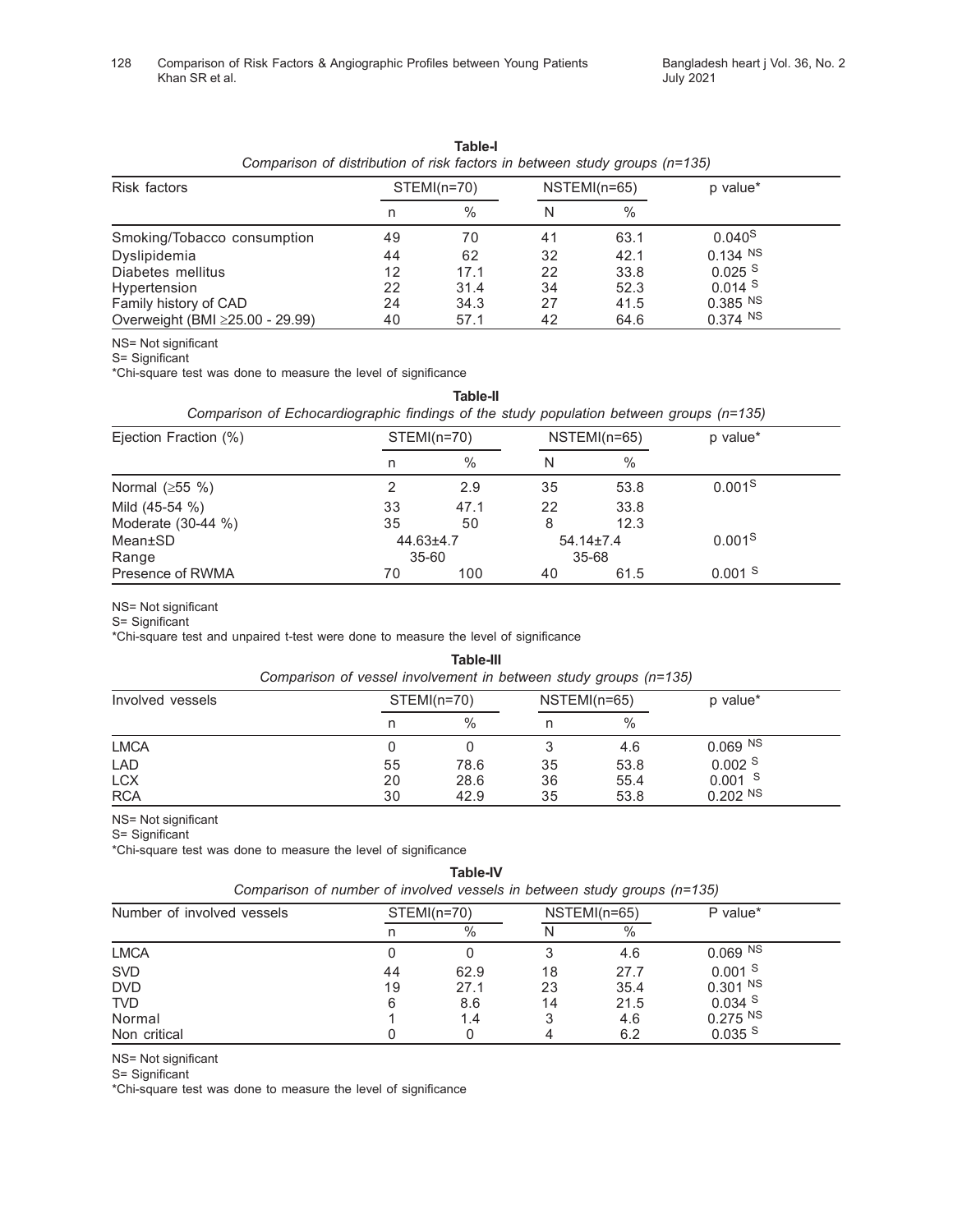Table I showing distribution of risk factors between the groups. There were statistically significant difference between the two groups in terms of smoking/tobacco consumption (70% in STEMI group and 63.1% in NSTEMI group), diabetes mellitus (17.1% in STEMI group and 33.8% in NSTEMI group) and hypertension (31.4% in STEMI group and 52.3% in NSTEMI group) (p<0.05)

Table II shows normal EF was found only 2.9% patient in STEMI group but 53.8% patents in NSTEMI group. The mean EF of STEMI group was 44.63±4.7 and 54.14±7.4 in NSTEMI group. 100% patients had RWMA in STEMI group whereas 61.5% patients had RWMA in NSTEMI group. Analysis revealed there was statistically significant difference between two study groups (p<0.05)

There was statistically significant difference in LAD (78.6% in STEMI group and 53.8% in NSTEMI group) and LCX (28.6% in STEMI group and 55.4% in NSTEMI group) involvement between the two groups (p<0.05)

Table IV shows number of involved vessels among the study groups. SVD (62.9% in STEMI group and 27.7% in NSTEMI group), TVD (8.6% in STEMI group and 21.5% in NSTEMI group) and noncritical coronary artery lesion (6.2% only in NSTEMI) had statistically significant difference between the two groups (p<0.05). In case of STEMI multivessel involvement (≥2 vessel involvement) was 35.7% and in case of NSTEMI it was 56.9%

#### **Discussion:**

This study was conducted to see the differences in risk factors and angiographic profile in young patient with STEMI and NSTEMI. Considering inclusion and exclusion criteria total number of 135 patients were studied. Study population was divided into two groups, STEMI group and NSTEMI group. There were 70 patients in STEMI group and 65 patients in NSTEMI group. This study showed marked differences in between two study group in terms of risk factors and angiographic profile.

Considering distribution of age, it was found that highest percentage was in the group of 40-45 years (51.4% in STEMI & 57% in NSTEMI) and lowest in age group of 25- 29 years (4.3% in STEMI & 3.7% NSTEMI). There were no statistically significant difference in age distribution pattern between groups (p value >0.05), which was consistent with previous study<sup>36</sup>.

Distribution of male patients in STEMI and NSTEMI group were 94.3% and 86.2% respectively and female patients were 5.7% in STEMI and 13.8% in NSTEMI group respectively. There were no statistically significant difference in sex distribution pattern between the groups

(p value >0.05). 90.4% of the patients were male and 9.6% were female. This findings signify that young male have higher chance of developing MI than female. Similar result was found in a Bangladeshi study where 94.7% patients were male and 5.4% patient were female<sup>37</sup>. Maroszynska-Dmoch & Wozakowska-Kaplon, Haque, et al. and Deora, et al. also found similar findings<sup>16,21,29</sup>.

Regarding distribution of risk factors in study population, smoking/tobacco consumption was 66.7%, dyslipidemia was 56.3%, hypertension was 42.5%, diabetes mellitus was 25.2%, family history of CAD was 37.8% and overweight was 60.7%. In this study smoking/tobacco consumption was the most common risk factors. These findings were similar with the previous studies of Bangladesh. Haque, et al. (2010) has shown that smoking (64%) was the most common risk factor in young patients, followed by dyslipidemia (50%) and hypertension (37.55%)  $21$ . In a study Malik, et al. (2016) has also shown similar findings 37. Schoenenberger, et al. (2011) has also shown that smoking, family history of CAD, dyslipidemia and overweight were the most important cardiovascular risk factors in young patients <sup>38</sup>. Maroszynska-Dmoch & Wozakowska-Kaplon (2016); Tamrakar, et al. (2013) and Zimmeran, et al. (1995) also found similar findings in their studies<sup>16,31,39</sup>.

There were statistically significant difference between the two groups in terms of smoking/tobacco consumption, diabetes mellitus and hypertension (p<0.05). Smoking/tobacco consumption was 70% in STEMI group and 63.1% in NSTEMI group. Dyslipidemia was found 62% in STEMI group and 42.1% in NSTEMI group. Diabetes mellitus was found 17.1% in STEMI group and 33.8% in NSTEMI group. Hypertension was found 31.4% in STEMI group and 52.3% in NSTEMI group. Family history of CAD was found 34.3% in STEMI group and 41.5% in NSTEMI group. Overweight was found 57.1% in STEMI group and 64.6% in NSTEMI group. Deora, et al. (2016) in their study found that hypertensive, diabetics and obese patients were significantly higher in the NSTEMI group. Smoking/tobacco consumption was identified as the most prevalent risk factor in patients in STEMI group (67.9%) and NSTEMI group (69.9%). In a study Song, et al. (2010) has found that hypertension (54.4% vs 46.1%), diabetes mellitus (31.6% vs 25.1%) and dyslipidemia (28.2% vs 18.2%) were significantly higher in NSTEMI group than STEMI group.

Regarding echocardiography, normal EF was found only 2.9% patient in STEMI group but 53.8% patents in NSTEMI group. The mean EF of STEMI group was 44.63±4.7 and 54.14±7.4 in NSTEMI group. 100% patients had RWMA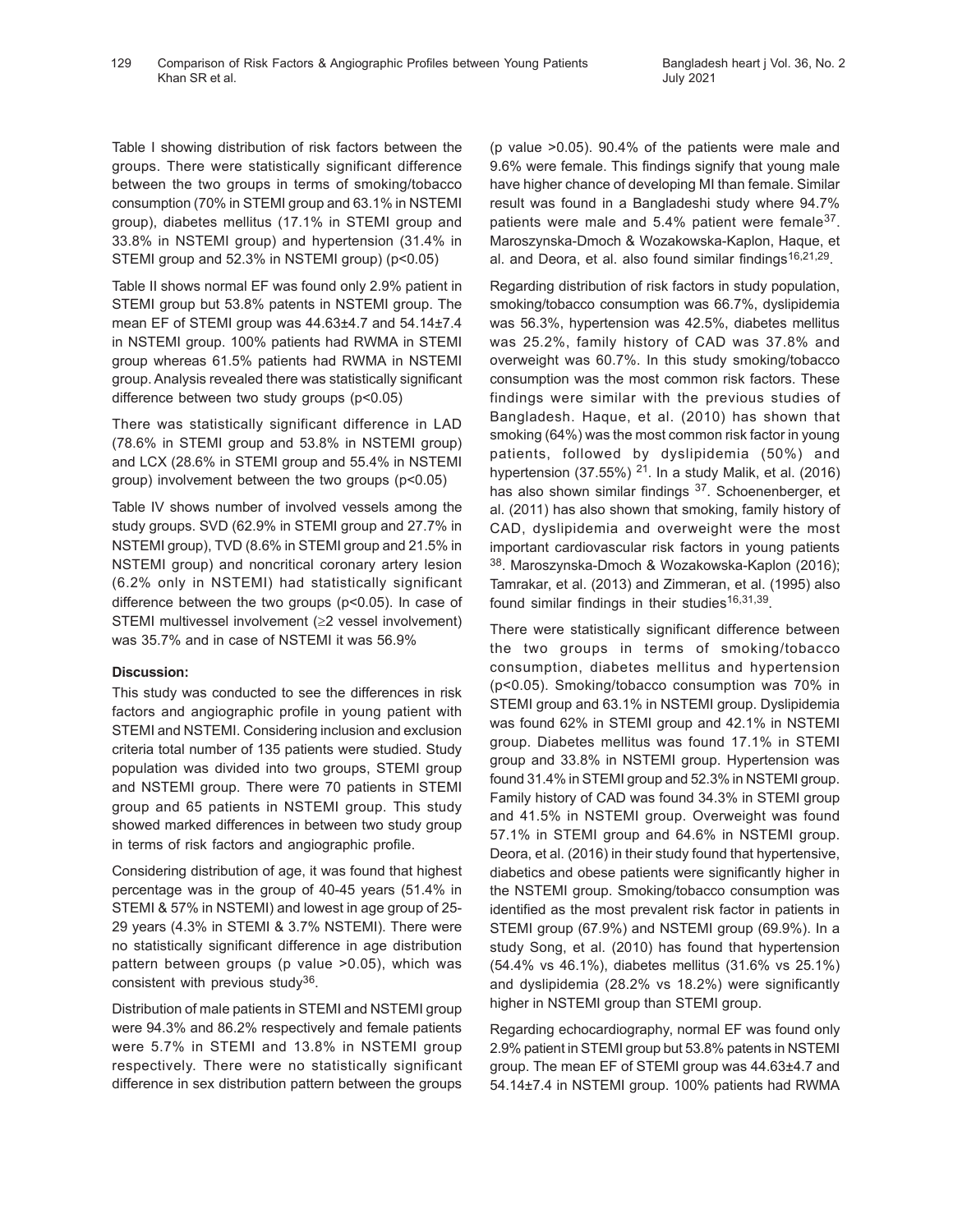in STEMI group whereas 61.5% patients had RWMA in NSTEMI group. Analysis revealed there was statistically significant difference between two study group (p<0.05). Deora, et al. (2016) also found similar findings in their study<sup>29</sup>.

Considering distribution of involved vessels in this study, LAD (66.7%) was the most commonly involved vessel followed by RCA (48%) and LCX (41.5%). LM (2.2%) was the less commonly involved vessel. These findings are similar with the study done by Maroszynska-Dmoch and Wozakowska-Kaplon (2016); Haque, et al. (2010); Tamrakar, et al. (2013); Malik, et al. (2016) and Sharma, et al. (2014) in young patients<sup>16,27,31,37,40.</sup>

Regarding the involvement of vessels, Left main coronary artery disease (LMCA) was not found in STEMI group but 4.6% had LMCA disease in NSTEMI group. 78.6% and 53.8% had disease in LAD in STEMI and NSTEMI group respectively. 28.6% and 55.4% had LCX involvement in STEMI and NSTEMI group respectively. STEMI group had 42.9% and NSTEMI group had 53.8% RCA involvement. There was statistically significant difference in LAD and LCX involvement between the two groups (p<0.05). Deora, et al. (2016) has shown similar findings that LAD involvement was more common among STEMI group of patients, while LCX and LMCA involvements were more common among NSTEMI group of patients and no significant difference was observed in case of RCA involvement 29. Study done by Song, et al. (2010) also found similar findings<sup>27</sup>.

In this study the most common coronary lesion was SVD. Younger patients have higher prevalence of SVD (45.9%) followed by DVD (31.1%), TVD (14.8%) and LMCA (2.2%) which is similar to the study results of Maroszynska-Dmoch & Wozakowska-Kaplon (2016); Haque, et al. (2010); Tamrakar, et al. (2013); Malik, et al. (2016) and Schoeneberger, et al. (2011)<sup>16,21,31,37,38</sup>.

Deora, et al. (2016) in their study found that SVD (56.6%) was significantly higher in the STEMI group. The NSTEMI group had significantly higher TVD (10.5%) and nonsignificantly higher DVD (15.3%) and normal coronary arteries<sup>29</sup>. In this study LMCA was not found in STEMI group but found 4.6% in NSTEMI group. SVD was found 62.9% in STEMI group and 27.7% in NSTEMI group, DVD was found 27.1% in STEMI group and 35.4% in NSTEMI group, TVD was found 8.6% in STEMI group and 21.5% in NSTEMI group. Normal coronary was found 1.4% and 3.6% in STEMI and NSTEMI group respectively. Non critical coronary lesion was found 6.2% only in NSTEMI group. SVD was significantly higher in STEMI group, TVD and

noncritical coronary lesion were significantly higher in NSTEMI group.

#### **Conclusion:**

From this study it may be concluded that young male have higher chance of developing MI than female. Smoking/tobacco consumption is the most common risk factors in young patients, followed by overweight, dyslipidemia, hypertension, family history of CAD and diabetes mellitus. Smoking/tobacco consumption is significantly higher in STEMI patients, where as diabetes mellitus and hypertension are more common in NSTEMI patients. The frequency of SVD and involvement of LAD is significantly higher in young STEMI patients. In case of young NSTEMI patients frequency of TVD, noncritical coronary artery disease and involvement of LCX is significantly higher. The frequency of DVD and involvement of LMCA is also non-significantly higher in young NSTEMI patients. There is no significant difference regarding involvement of RCA.

#### **Limitations of the Study**

Although the result of this study is statistically significant and supports the hypothesis, there were some limiting factors which might affect the results:

- It was a single center study.
- Only traditional risk factors were included.

#### **Recommendations**

- Early identification and management of modifiable coronary risk factors are the keystone to prevent the occurrence of CAD and myocardial infarction at younger age.
- This study showed presence of more risk factors and more complex coronary artery lesion in young NSTEMI patients than young STEMI patients. So aggressive coronary risk factors modification and special attention to be taken for primary and secondary prevention of NSTEMI.
- Larger studies are required to establish specific associations between risk factors and angiographic profiles in young patients.

#### **References:**

1. Badran, H.M., Elnoamany, M.F., Khalil, T.S., Eldin, M.M.E. (2009) Age related alteration of risk profile, inflammatory response, and angiographic findings in patients with acute coronary syndrome. *Clinical Medicine: Cardiology,* 3, pp. 15-28.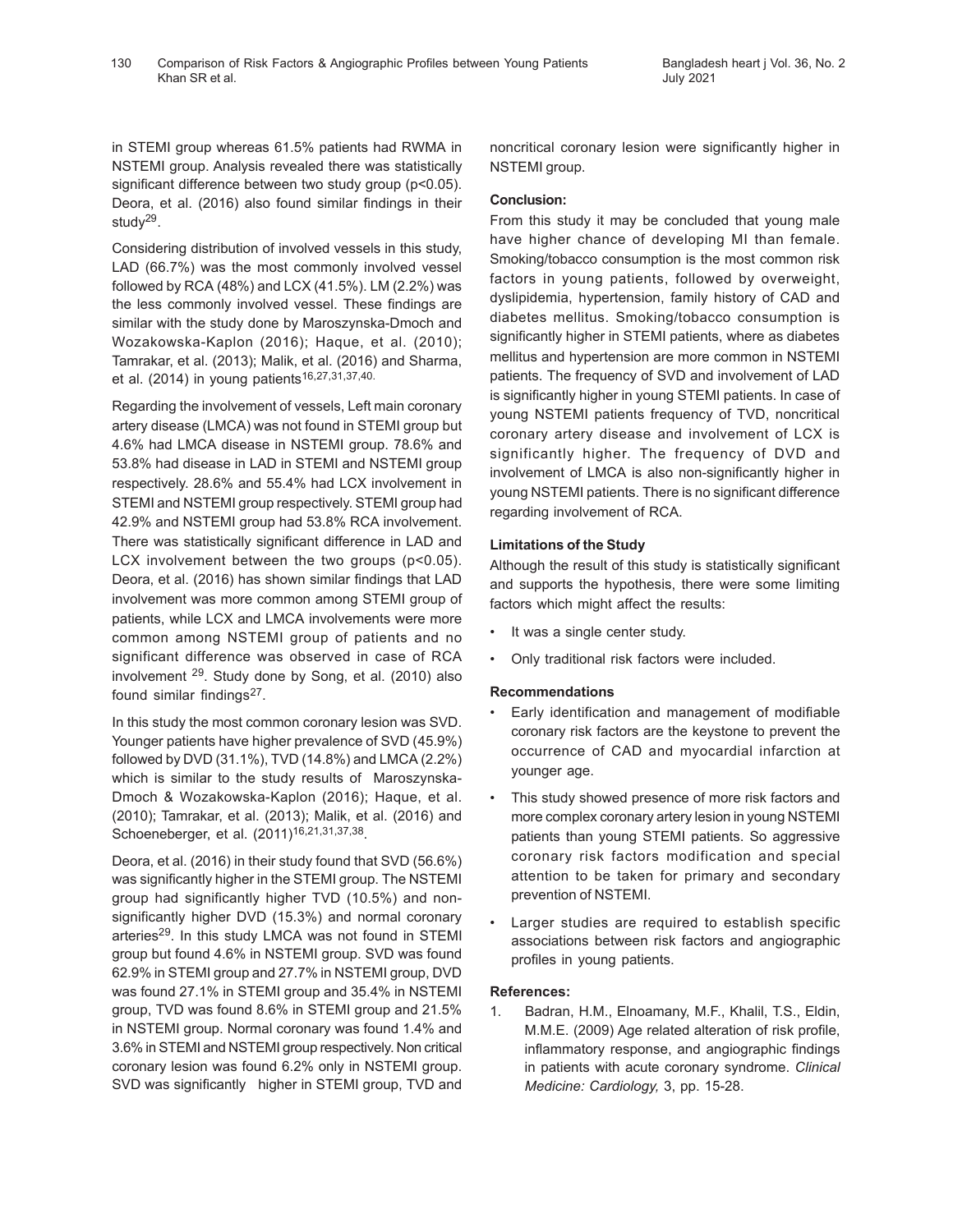- 2. Gaziano, T.A., Bitton, A., Anand, S., Gessel, S.A. and Murphy, A. (2010) Growing epidemic of coronary heart disease in low- and middle-income countries. *Current Problems in Cardiology,* 35(2), pp. 72-115.
- 3. Sharma, M. and Ganguly, N.K. (2005) Premature coronary artery disease in Indians and its associated risk factors. *Vascular Health and Risk Management,* 1(3), pp. 217-225.
- 4. Murray, C.J. and Lopez, A.D. (1997) Mortality by cause for eight regions of the world: Global Burden of Disease Study. *Lancet*, 349, pp. 1269-1276.
- 5. Chadha, S.L., Radhakrishnan, S., Ramachandran, K., Kaul, U., Gopinath, N. (1990) Epidemiological study of coronary heart disease in urban population of Delhi. *The Indian Journal of Medical Research,* 92, pp. 424-430.
- 6. Enas, E.A., Yusuf, S. and Mehta. J.L. (1992) Prevalence of coronary artery disease in Asian Indians. *The American Journal of Cardiology,* 70, pp. 945-949.
- 7. Deedwania, P. and Singh, V. (2005) Coronary artery disease in South Asians: evolving strategies for treatment and prevention. *Indian Heart Journal,* 57, pp. 617-631.
- 8. Gupta, R. and Gupta, V.P. (1996) Meta-analysis of coronary heart disease prevalence in India. *Indian Heart Journal*, 48(3), pp. 241-245.
- 9. Yusuf, S., Hawken, S., Ôunpuu, S., Dans T., Avezum, A., Lanas, F., et al. x(2014) Cardiovascular risk and events in 17 low, middle and high-income countries. *The New England Journal of Medicine,* 371(9), pp. 818"827.
- 10. Ebrahim, S., Pearce, N., Smeeth, L., Casas, J.P., Jaffar, S., Piot, P. (2013) Tackling noncommunicable diseases in low- and middleincome countries: is the evidence from high-income countries all we need? *PLoS Medicine,* 10(1), pp. 1-6.
- 11. Malik, A., Islam, M.N., Zafar, A., Khan, A.K. and Ramizuddin, M. (1987) Clinical patterns of ischemic heart diseases and its association with some known risk factors. *Bangladesh Heart Journal*, 2, pp.1-9.
- **12.** Malik, A. (1976) Congenital and acquired heart diseases: (A survey of 7062 persons). Bangladesh Medical Research Council Bulletin, 2(2), pp. 115-119.
- 13. Zaman, M.M., Ahmed, J., Choudhury, S.R., Numan, S.M., Parvin, K., Islam, M.S. (2007) Prevalence of ischemic heart disease in a rural population of Bangladesh. *Indian Heart Journal,* 59(3), pp. 239- 241.
- 14. Islam, A.K. and Majumder, A.A. (2013) Coronary artery disease in Bangladesh: a review. *Indian Heart Journal*, 65(4), pp. 424–435.
- 15. Chowdhury, A.W., Alam, N., Khan, H.I.L.R., Sabah, K.M.N., Amin, M. G. (2015) The Pattern of Cardiac Disease at Coronary Care Unit of Dhaka Medical College Hospital. *Cardiovascular Journal*, 7(2), pp.119-122.
- 16. Maroszynska-Dmoch, E.M. and Wozakowska-Kaplon, B. (2016) Clinical and angiographic characteristics of coronary artery disease in young adults: a single centre study, *KardiologiaPolska,* 74(4), pp. 314–321.
- 17. Arzamendi, D., Benito, B., Tizon-Marcos, H., Flores, J., Tanguay, J.F., Ly, H., et al. (2011) Increase in sudden death from coronary artery disease in young adults. *American Heart Journal*, 161(3), pp. 574– 580.
- 18. Egred, M., Viswanathan, G. and Davis, G.K. (2005) Myocardial infarction in young adults. *Postgraduate Medical Journal*, 81, pp. 741–745.
- 19. Trehan, N., Kishore, S. and Rissam, H.S. (2001) Coronary Artery Disease in Young Indians – The Missing Link. *Journal, Indian Academy of Clinical Medicine*, 2(3) pp. 128 -132.
- 20. Shaw, J.E., Sicree, R.A. andZimmet, P.Z. (2010) Diabetes atlas: global estimates of the prevalence of diabetes for 2010 and 2030. *Diabetes Research and Clinical Practice*, 87, pp. 4-14.
- 21. Haque, A.F.M.S., Siddiqui, A.R., Rahman, S.M.M., Iqbal, S.A., Fatema, N.N., Khan, Z. (2010) Acute Coronary Syndrome in the Young – Risk Factors and Angiographic Pattern, *Cardiovascular Journal*, 2(2), pp. 175-178.
- 22. Patwary, M.S.R., Reza, A.Q.M., Akanda, M.A.K., Islam, A.M.M., Majumder, A.A.S., Mohibullah, A.K.M., et al. (2008) Risk factors and pattern of coronary artery disease in young patients with Acute Myocardial Infarction. *University Heart Journal,* 4(1).
- 23. World Health Organization. Non-Communicable Disease Risk Factor Survey Bangladesh 2010. [Cited 2013 Jul 3].